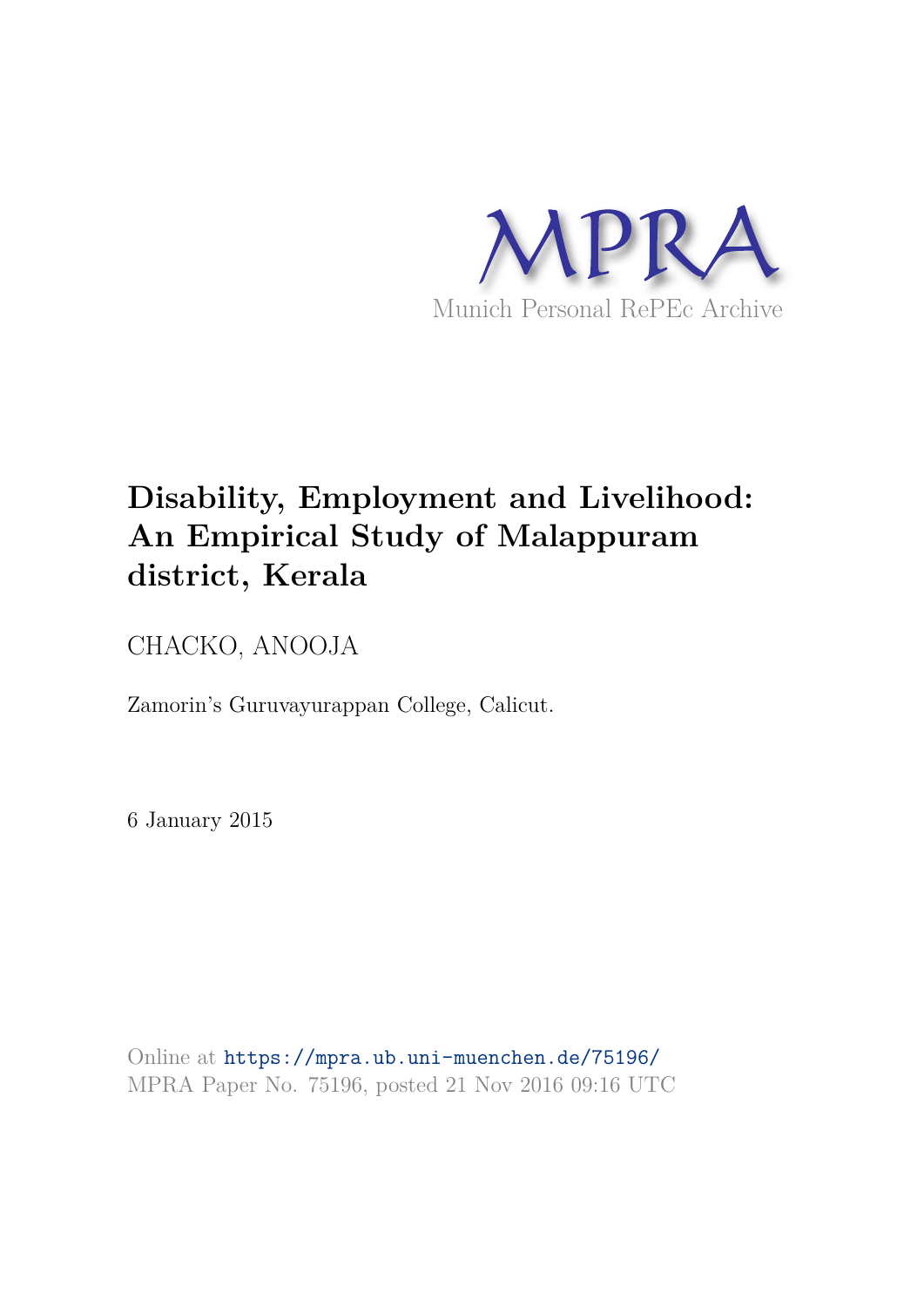## **Disability, Employment and Livelihood: An Empirical Study of Malappuram district, Kerala**

## **Abstract**

*Employment through various productive activities often serves as the basis of livelihood. But when it is destroyed through poor health, the entire web may be damaged. This may result in serious livelihood insecurity. The web of disability, unemployment and livelihood insecurity requires concrete empirical studies for effective policy intervention. The bidirectional link of disability with social exclusion and health impairment serves as the crux of the present paper*. *The paper highlights the need for social as well as institutional intervention through productive palliative care may help to reverse this negative web with much ease.*

Key words: livelihood, disability, chronic illness

## **Introduction**

Kerala, the southern state of India has always projected as a model by the social scientists mainly due to its achievements in education and health. Of these, the status of health and capacity to work are the key determinants of social activity. Present scenario of contemporary Kerala society may be characterized with two opposing social realities. On the one hand Kerala has been experiencing relatively high life expectancy rate leading to 'grey population' while on the other hand there is a pronounced rise in the morbidity rate and chronic illness.

Obviously, poor health is likely to have an adverse effect on work performance and leads to lower productivity. Thus according to human capital theory, health and labour force participation are positively correlated. This implies that better health is not only likely to lead to a higher probability of labour force participation, but also to greater income- earning potential.

It is therefore straight forward to infer that poor health of workers would negatively affect their human capital returns and in turn affect livelihood. On the basis of 125 case studies, a World Bank study concludes that chronic diseases and death are the most common causes of households' impoverishment (Narayan et al, 2000). Chronic disease may impose huge economic burden on vulnerable groups by ruining their economic prospects and pushing them into poverty. With their limited income sources they are compelled to spend a higher proportion of their income on heath care. People with chronic diseases often face a terrible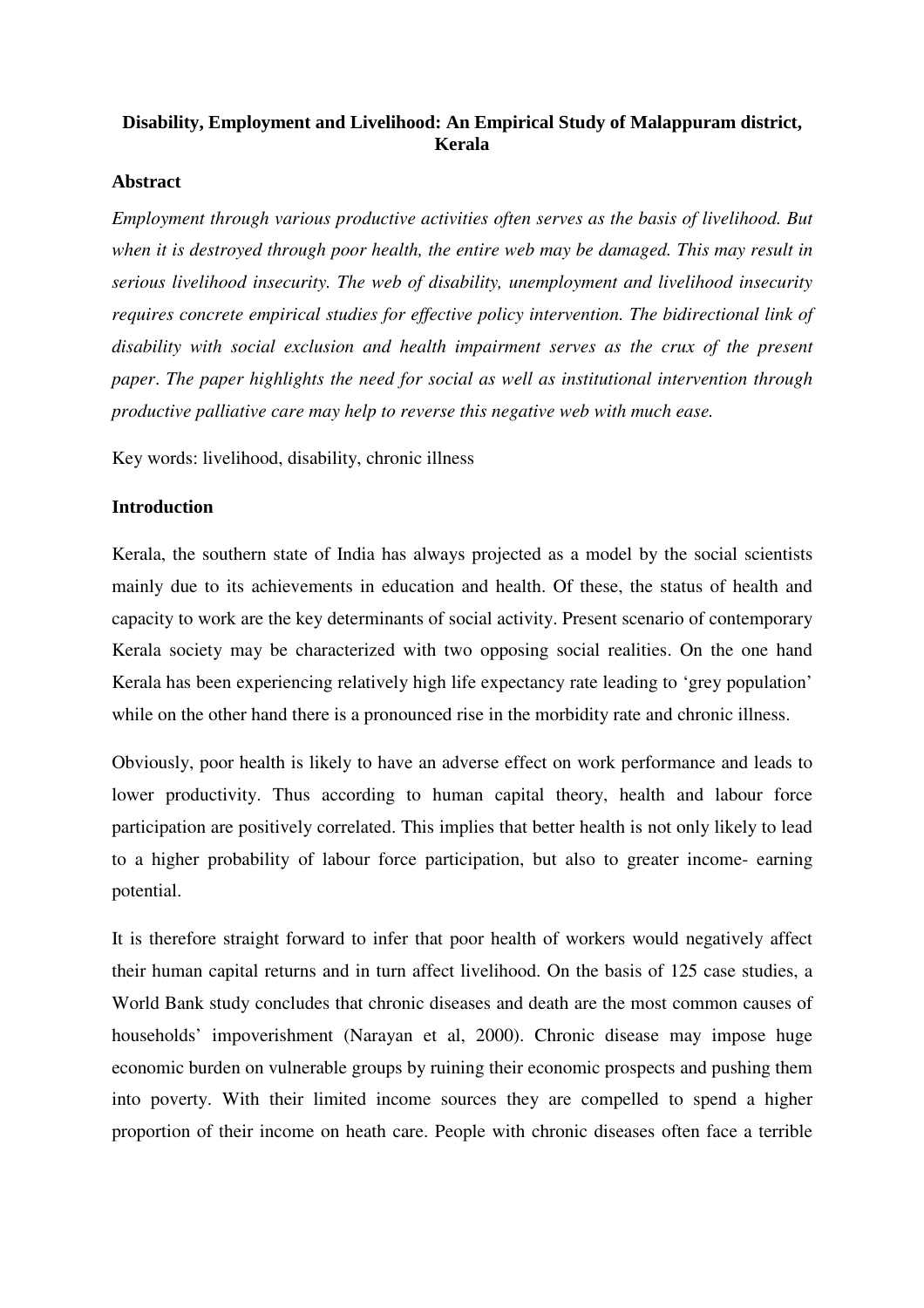choice: either to avoid medical treatment or seek health care by making out of pocket payments and plunge their family into poverty.

The deceleration of the status of health retards the overall livelihood mechanism. Livelihood vulnerabilities and its causes have long been studied by economists but the link between chronic diseases and its outcome on livelihood has been a neglected area of research. Human capital literature suggests a positive relation between health and productivity where healthy workers can work, produce and earn more.

A health system mainly performs three key roles to the people. Firstly it tries to ensure a robust system capable of preventing diseases and maintain a healthy lifestyle. Secondly the system adopts suitable measures to reverse and cure the diseases with immediate and minimal effect. Finally the system is responsible for extending relief measures for those patients who are beyond the level of cure but demand long term care and attention. The former two aspects of prevention and cure have received sufficient attention in the health system and policies. But the third aspect was almost eclipsed in the shadow of these tall pillars till recently and this segment is mainly dealt with the palliative care movement.

Even though palliative care has developed as an integral component of the health system of advanced nations, in India, it is still at the infant stage. According to the Government of India, out of the 908 palliative centres in India, more than 841 centres are located in Kerala (Ministry of Health & Family Welfare, GoI, 2012). In India 59 lakh people are in need of palliative care, but only 2% are receiving palliative support (IPM, 2013). Still there exists a huge gap between requirement and availability besides wide polarisation in the availability itself.

## **Context of the study**

The chronically disabled people face a couple of challenges in their family and societies. The persons with disabilities are one of the most marginalised and vulnerable groups in the society (Yeo, 2001; Palmer, 2011; WHO, 2011). The inaccessibility to amenities and limited employment opportunities are the prominent reasons for this deprivation. These two key factors result in social isolation and economic exclusion. It not only affects the disabled but their families also. For people with a disability or chronic illness and for their relatives, social inclusion is not only a personal but a social issue also. However the effects of illness and disability tend to get stuck on the issue of rights, where there is a lacklustre consensus, but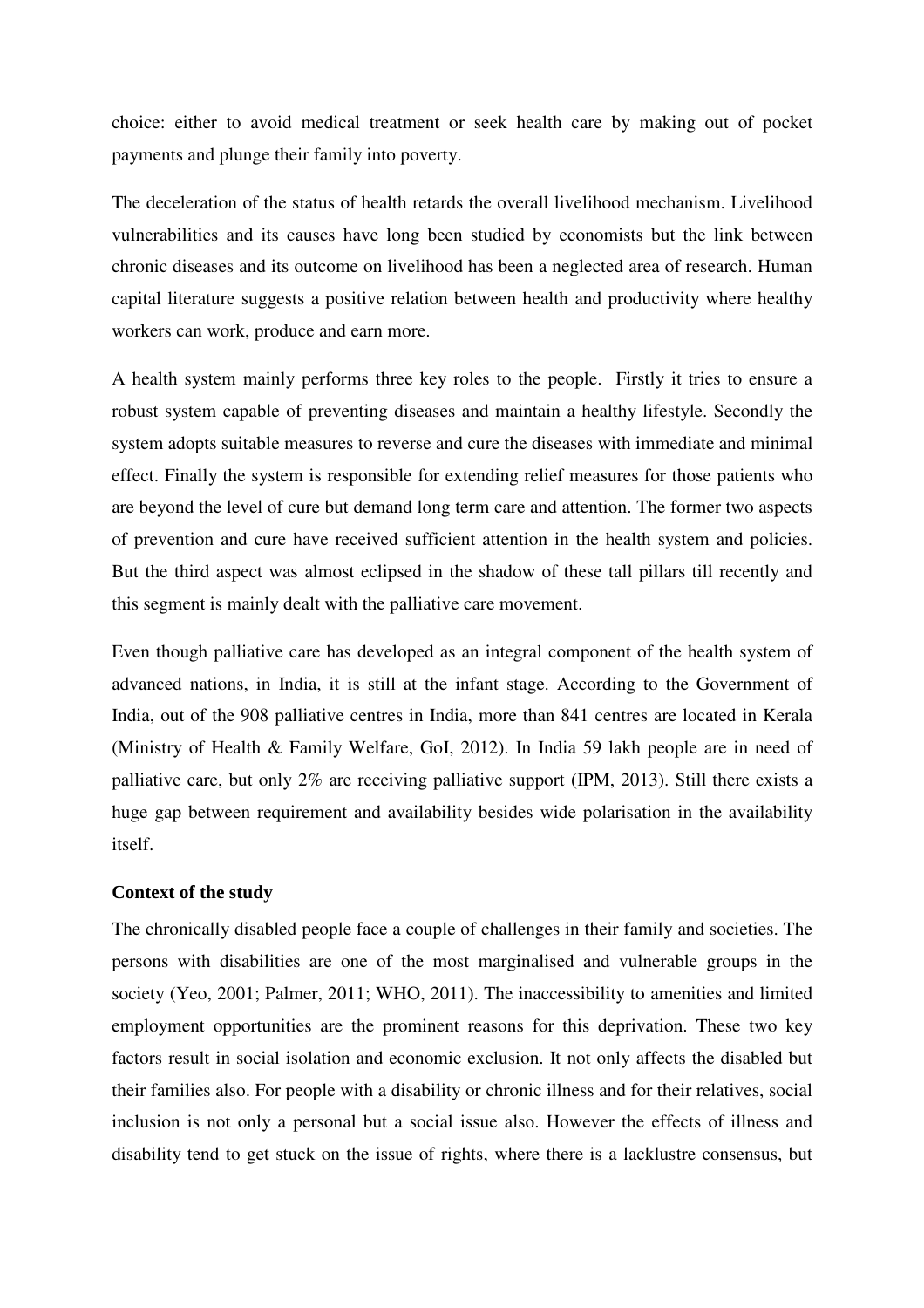fails to move into the area of active policy implementation. As a result, the disadvantages for people with disabilities or illness do not really change: they tend to be marginalised, even stigmatised and feel isolated from many parts of social and public policy as well as the labour market. Hence it is essential to evaluate the livelihood options of them and the way they participate in the labour market. It will foster framing inclusive policies for a better outlook.

## **Objectives**

The study tries to document the ways the disabled people meet their livelihoods. It tries to generate a broader understanding on how these people manage the socio economic exclusions which prevent them from accessing services and attain some sorts of gainful employment and sustain their livelihood.

## **Study Design**

The qualitative study was carried out in Malappuram district using case diaries and medical records of student palliative volunteers and nurses. The palliative centre located in Manjeri, Malappuram was selected for the study and the details of patients were selected from the enrolment register kept in the centre. Malappuram district is one of the pioneers in palliative movement in Kerala. The Palliative NGOs in Malappuram along with their counterparts in Kannur and Wayanad had initiated a novel community initiative named *'Neighbourhood Network in Palliative Care'* (NNPC) earlier in 1999. Since the prime linkage is between disability and employment, the study is limited to those patients who are able to engage in any kind of economic activity and the sample size is 60.

## **Methodology**

The study made use of quantitative as well as qualitative techniques in order to accommodate the own experiences of people suffering from diverse disabilities. For articulating their experiences and concerns case studies, interactions with family members and participant observation are done. These qualitative interactions focused more on their feelings, emotions and expectations. The qualitative field notes prepared as part of this are used as basis for framing relevant questions to various dimensions such as attitude of society, livelihood and institutional aspects related with the use of resources, nature and magnitude of supportive groups and access to resources. Besides it, key informant interviews with volunteers have also undertaken to get a holistic approach. A retrospective analysis is done to compare the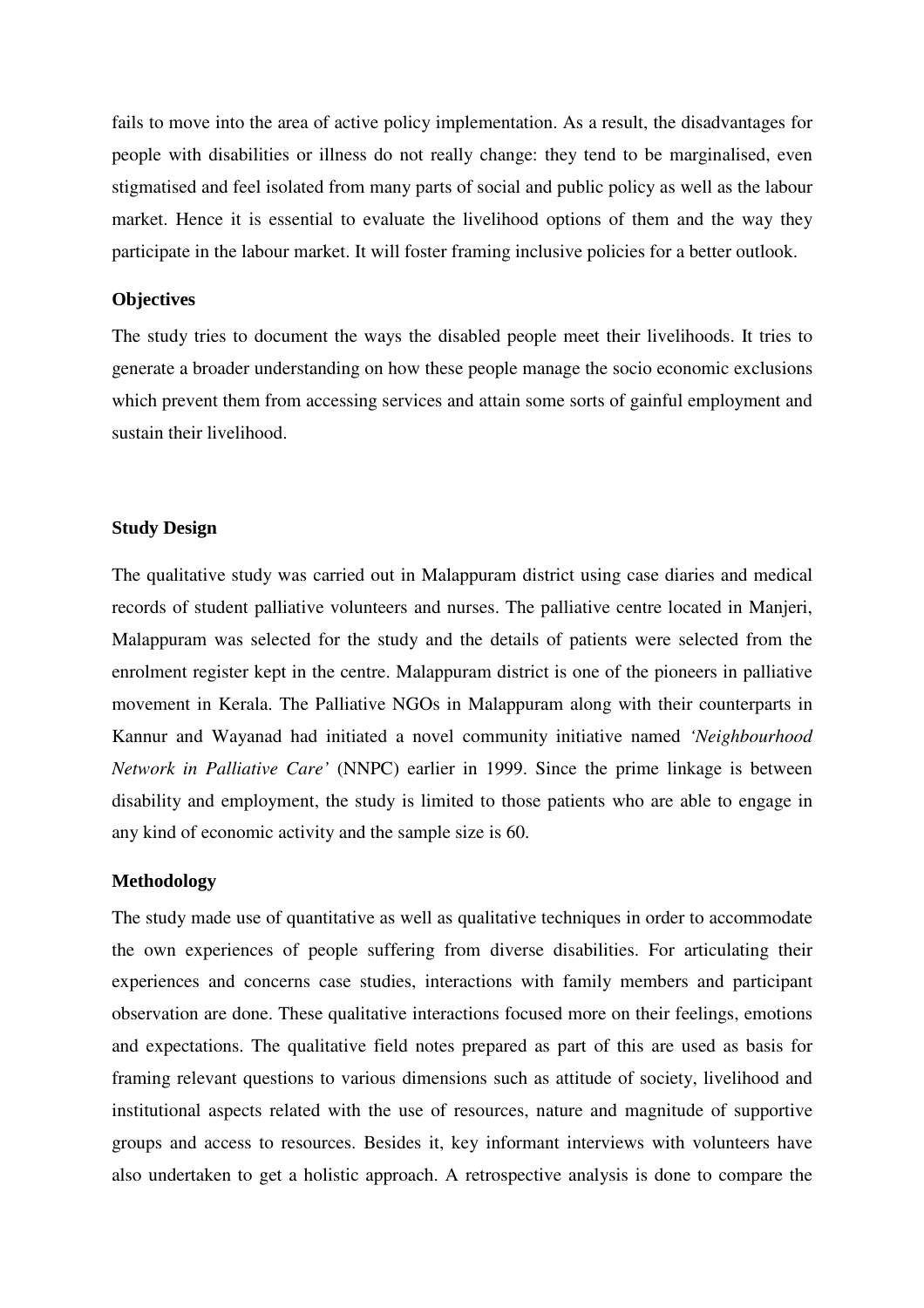changes and challenges they face in between the phase of complete alienation from socio economic activities to the present stage.

# **Results**

| Introductory characteristics |                                | $\mathbf n$    | $\%$   |
|------------------------------|--------------------------------|----------------|--------|
| Age group                    | $\leq 30$                      | $\overline{7}$ | 11.67  |
|                              | 30-49                          | 21             | 35     |
|                              | 50-69                          | 26             | 43.33  |
|                              | 70 Above                       | 6              | 10     |
| <b>Gender</b>                | Male                           | 39             | 65     |
|                              | Female                         | 21             | 35     |
| <b>Marital Status</b>        | Married                        | 21             | 65.63  |
|                              | Single                         | $\overline{7}$ | 21.87  |
|                              | Married with separated         | $\overline{4}$ | 12.5   |
| <b>Living arrangement</b>    | Nuclear                        | 20             | 33.33  |
|                              | Extended                       | 35             | 58.33  |
|                              | Living Alone                   | 5              | 8.33   |
| <b>Housing status</b>        | Own                            | 38             | 66.333 |
|                              | Rent                           | 22             | 36.67  |
| <b>Economic status</b>       | <b>APL</b>                     | 18             | 30     |
|                              | <b>BPL</b>                     | 42             | 70     |
| <b>Source of livelihood</b>  | Monthly income                 | 23             | 38.33  |
|                              | (wages of own& family members) |                |        |
|                              | Assets                         | 13             | 21.66  |
|                              | Saving                         | 12             | $20\,$ |
|                              | Borrowing                      | 8              | 13.33  |
|                              | Others                         | $\overline{4}$ | 6.66   |
| <b>Employment status</b>     | working                        | 13             | 35     |
|                              | Not working                    | 37             | 65     |
| <b>Previous employment</b>   | Government sector              | 6              | 10     |
|                              | Private sector                 | 13             | 21.67  |

# **Table 1: Introductory characteristics of patients**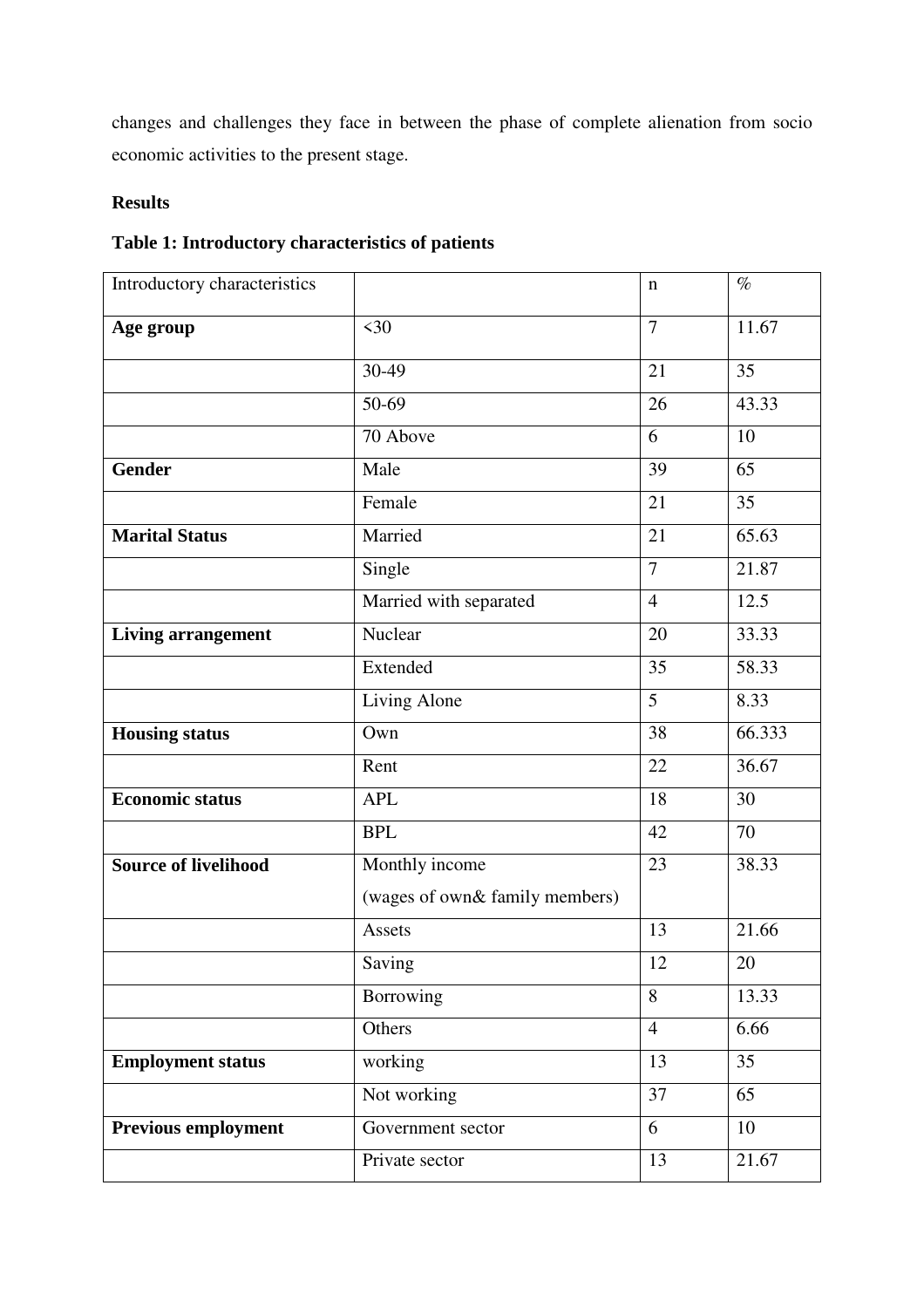|                                            | Self Employed              | 47              | 78.33           |
|--------------------------------------------|----------------------------|-----------------|-----------------|
|                                            | Not employed               | $\overline{7}$  | 11.66           |
| <b>Type of disease</b>                     | Accident prone             | 8               | 13.33           |
|                                            | Lifestyle diseases         | $\overline{7}$  | 11.66           |
|                                            | $\overline{C}$ ancer       | 12              | 20              |
|                                            | Kidney Failure             | 6               | 10              |
|                                            | <b>Heart Diseases</b>      | 9               | 15              |
|                                            | Old Age                    | 18              | $\overline{30}$ |
| <b>Prolongation of illness</b>             | $\langle$ 1 year           | 10              | 16.67           |
|                                            | $1-2$ years                | $\overline{12}$ | $\overline{20}$ |
|                                            | $2-5$ years                | 9               | 15              |
|                                            | $>5$ years                 | 29              | 48.33           |
| <b>Monthly health expenditure</b>          | 1000                       | 9               | 15              |
|                                            | 1000-5000                  | 21              | $\overline{35}$ |
|                                            | 5000-10000                 | 25              | 41.67           |
|                                            | >10000                     | 5               | 8.33            |
| <b>Accessibility to public</b><br>services | Accessible                 | 19              | 31.67           |
|                                            | Accessible with assistance | $\overline{24}$ | 40              |
|                                            | Not accessible             | 17              | 28.33           |
| <b>Financial aid by government</b>         | yes                        | 40              | 66.67           |
|                                            | N <sub>o</sub>             | 20              | 33.33           |
| <b>Vocational training</b>                 | Yes                        | 26              | 43.33           |
|                                            | N <sub>o</sub>             | 34              | 56.67           |

Source: Field data

## **Livelihood strategies**

The way of access and use of assets within a specific social, economic, environmental and cultural context can be termed as a livelihood strategy. So livelihood strategy is not limited to a particular activity. Several related activities may collectively decide a livelihood strategy. It may either be a primary or a secondary activity and either be performed individually or as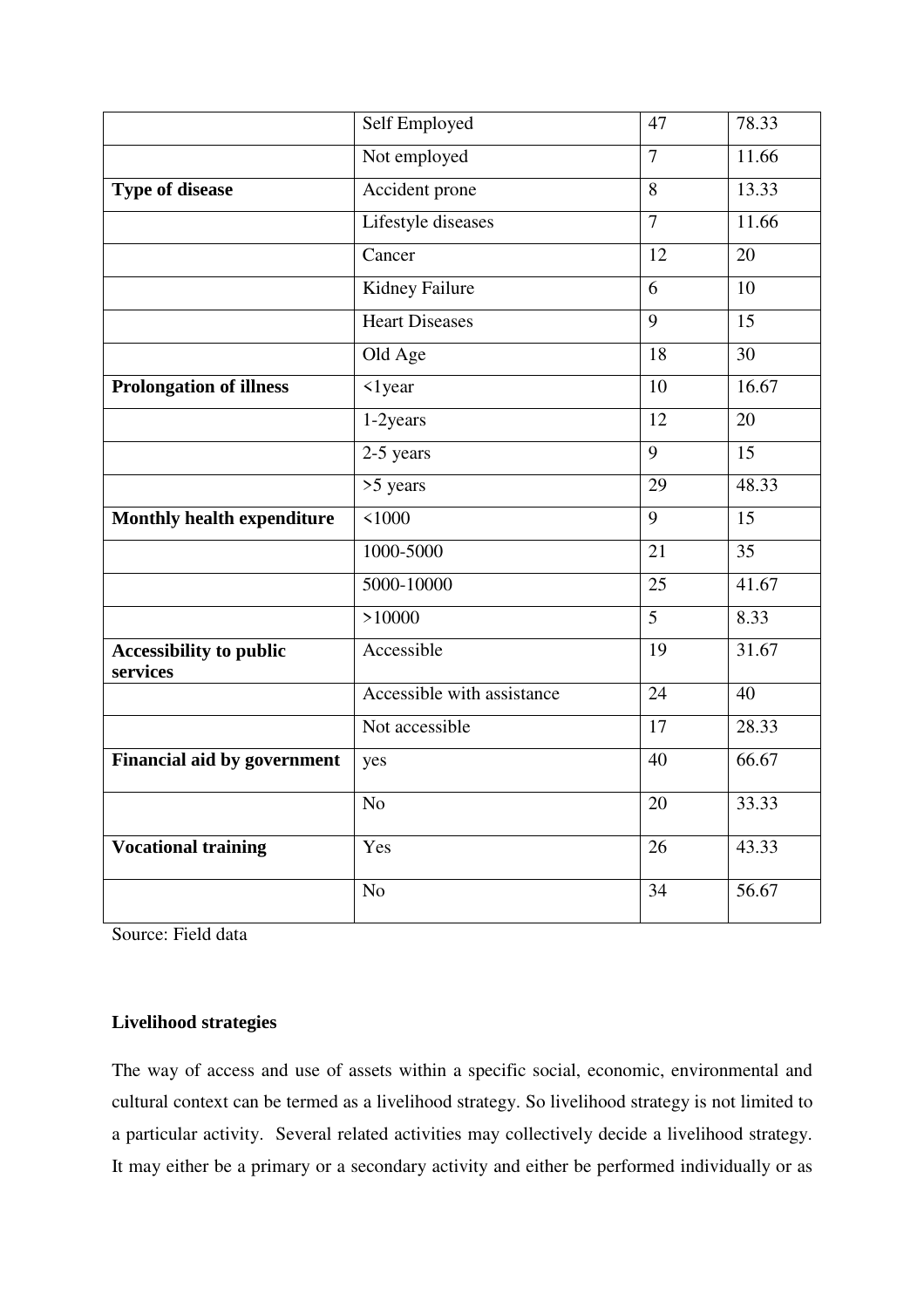part of a group. The only condition is that it should be capable of providing any kind of monetary or other improvement for the person who engages in it.

Out of the 60 samples, 23 people meet their livelihood through any kind of productive activity by the members of the family. And another 12 persons are financially well off and they meet the livelihood through their savings. The income from property and other assets also help 13 disabled people to meet their livelihood .Only 11 people contribute to their family income in some ways. That is only 18.33% are presently capable of engaging in any gainful economic activity. The rest of the 81.67% are dependent either on others or on their previous earnings and assets.

This expresses the extent to which chronic illness retards people from economic activities and reduce their productivity and participation in labour market. Another striking inference is that prior to the onset of chronic illness only 11.6% were not employed and illness brought out a skyrocketing of the rate of non participation in labour market from 11.66% to 81.67%. Through qualitative interactions the patients expressed their disgust and lack of confidence. Many of them strongly feel that now they have become a liability to the entire family. This is creating a couple of emotional problems for them.

Even though 43.33% have received vocational training the pathetic health condition often retards them from practicing it. The skill acquisition in the form of vocational training has mainly received through palliative care movement. The foot print movement mainly helped the disabled to get skills in producing minor products like umbrella, pens, dolls, plastic flowers, flower pots etc. These are marketed through trade fairs organised by the palliative movements itself. The raw materials are supplied by the movement and products are collected by the volunteers.

The skill training is generally done at the palliative centre by availing the service of expert trainers. The disabled are generally assembled in the palliative centre on specific days and receive assistance. For this transportation facilities are also arranged. But in some particular cases (where the disabled are incapable of moving to external settings but able to manage the activity) the training will be offered at the source that is at their home itself.

Only 35% are engaging in these activities. Even though the financial contribution of the patients through engaging in minor activities like making of dolls, umbrella, paintings, figures etc. is vey meagre and not able to meet their livelihood and medical expenses, it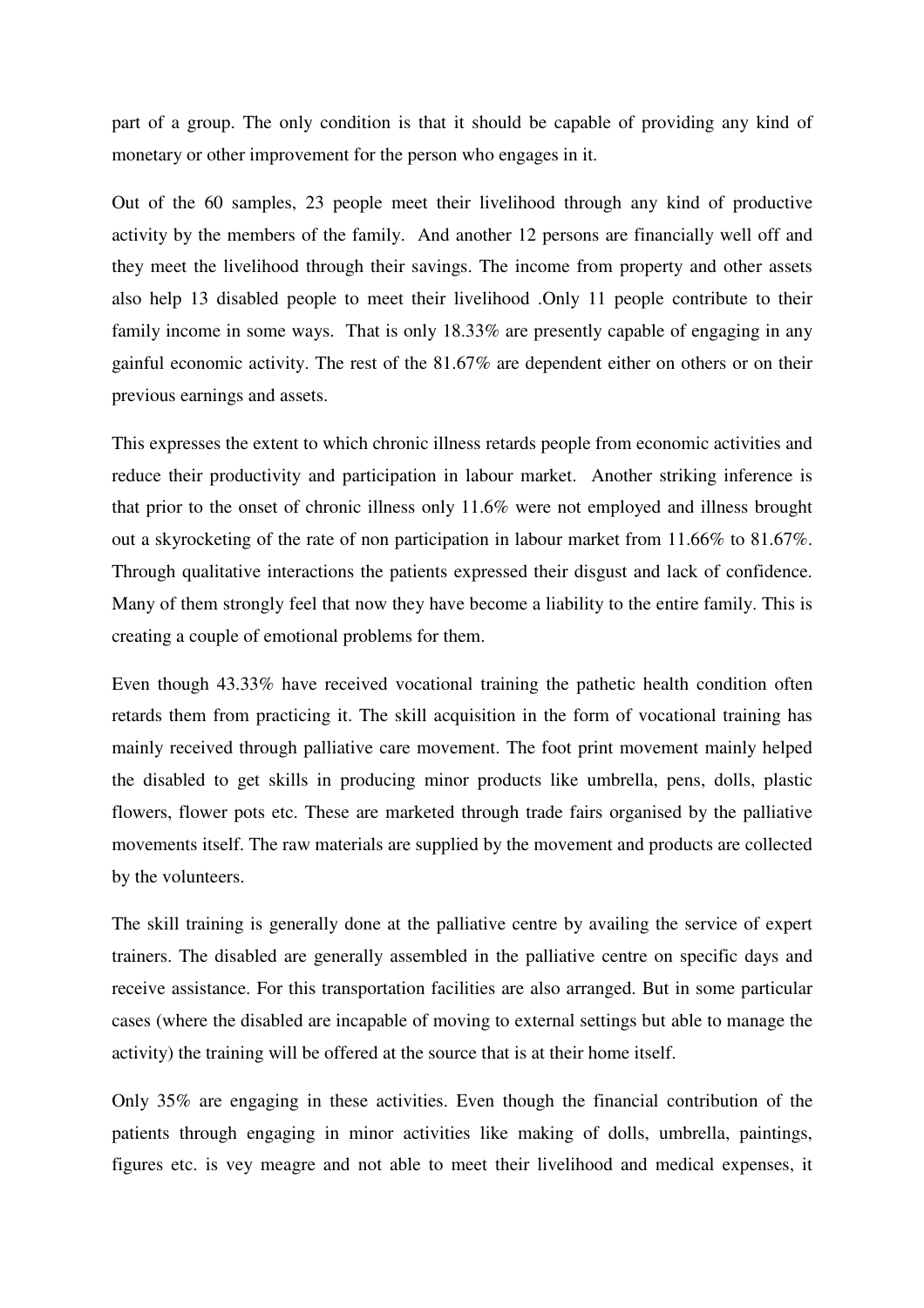creates self confidence and offers a relief from their miseries. It helps them to look forward with a positive approach. Even when the disability could not be reversed, the activities of palliative care both in terms of medical and career assistance make people productive and optimistic.

## **Poverty**

The study reveals the dismal picture that 70% of the disabled are below the poverty line. For them access to health care and regular medication is a burning problem. Poverty acts both as the cause and effect of disability. The serving of poverty as the cause emerges in two instances with limited access to education and limited access to health care. Some case studies have reasserted the disabilities caused due to unsafe and hazardous working conditions. In these cases the prime reason is the limited education with lack of skills. Falls from heights, several accidents at unsafe work places come under this category. Besides it poverty also leads to belated diagnosis of chronic ailments and lack of adequate health care. Similarly prolonged illness and need of continuous medical assistance dries up the financial resources of the family.

Similarly the increased borrowing for meeting the livelihood put them in a debt trap which ends up in an inevitable spiral. And the most dismal thing is that 12 people lost their permanent residence as a result of the treatment for disability and consequent debt spiral. Hence disability leads to permanent loss of assets with limited option for regaining it. When a large number of people are living below the poverty line with dependants to support people postpone the medical needs. The presence of dependants not only creates emotional strain but huge income liability. This magnifies the gap between income and ability to meet livelihood. In the survey majority of the respondents had admitted that they had an income which could not meet the expenses. Out of the 33 respondents with dependants, only 20 are capable of meeting the livelihood needs of dependants' efficiently. In these cases, education, housing, food etc. gets priority over health needs. They have also complained of the limited access to better facilities and services to the dependants. The spreading of intergenerational poverty even affects other healthy family members also. Hence the web is not confined to disabled alone.

## **Attitude of Society**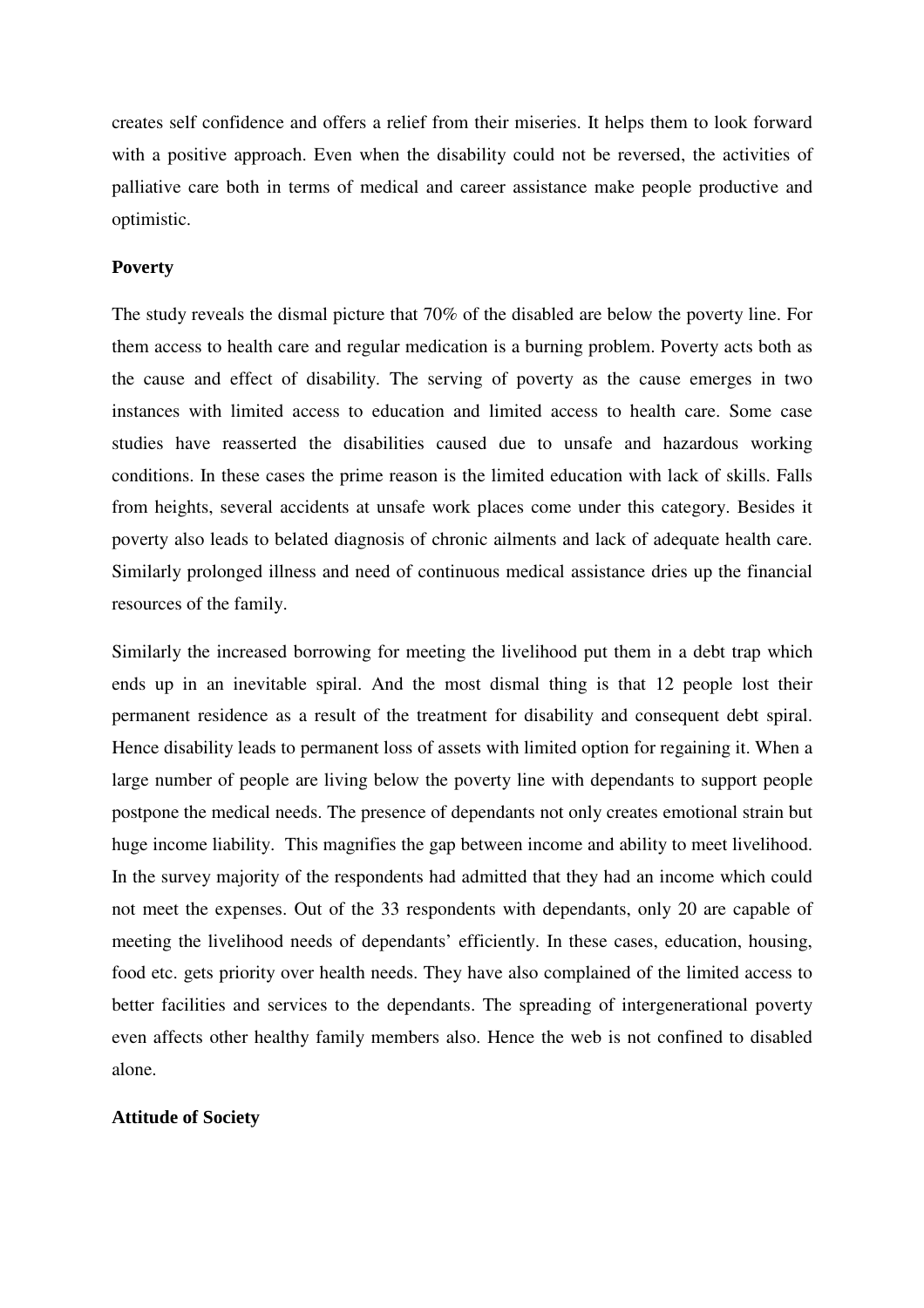The disabled generally face two types of alienations- personal as well as social. To a great extent personal alienation emerges out of the health barriers and miseries of illness. The accident prone cases owe much to this. The inability for movement is the most troubling issue for such patients. Hence supports to ensure mobility within the limitations is core to the remedy. The provision of wheel chairs, water beds and other mobility friendly amenities offered by the palliative centres address this fundamental issue to an extent.

The interactions with both the patients and volunteers have revealed the indifferent and even negative attitude of the society to the patients. The illness is treated as a pure health situation. The role of society in supporting the situation has not gained enough momentum. The sole exception is the activities of the palliative volunteers. People are generally less concerned about the ill-health of people. A social alienation either intentionally or unintentionally is often suffered by the family. The limited access to public amenities along with disable unfriendly amenities complicates the situation. Till now the social role has not diagnosed well in the reversal of disabilities. Only with continued activities and effective policies of government, this could be realised.

#### **Institutional Support**

Financial assistance is very crucial for the disabled because of their lowered access to gainful economic activities and escalating cost of continued medication. Since in the study population only 11.116% are engaging in any kind of economic activity, the extent of marginalisation is comparatively high. Besides, 70% belong to BPL category. Hence any type of organisational assistance will be of immense help to this group. Disabled pensions and other assistance offered by the government are accessible to 66.67%. The Kerala having improved welfare measures also concentrate on the pensions for disadvantaged and marginal sections. It is a symbol of the organisational efficiency and welfare indication of the state. The representatives of local self governments also concentrate in this case. The rest of them are either unaware or in the course of processing. The non availability of assistance create multiple discrimination for the patients.

## **Access to resources and barriers of entry**

The accessibility to entry into public services is a measure of the robustness of livelihood strategy. The disable friendly public amenities are a symbol social progress also. It will reduce the barriers to entry and help the disabled to come out of the self isolation. The analysis shows that only 31.67% people have access to public services. The public services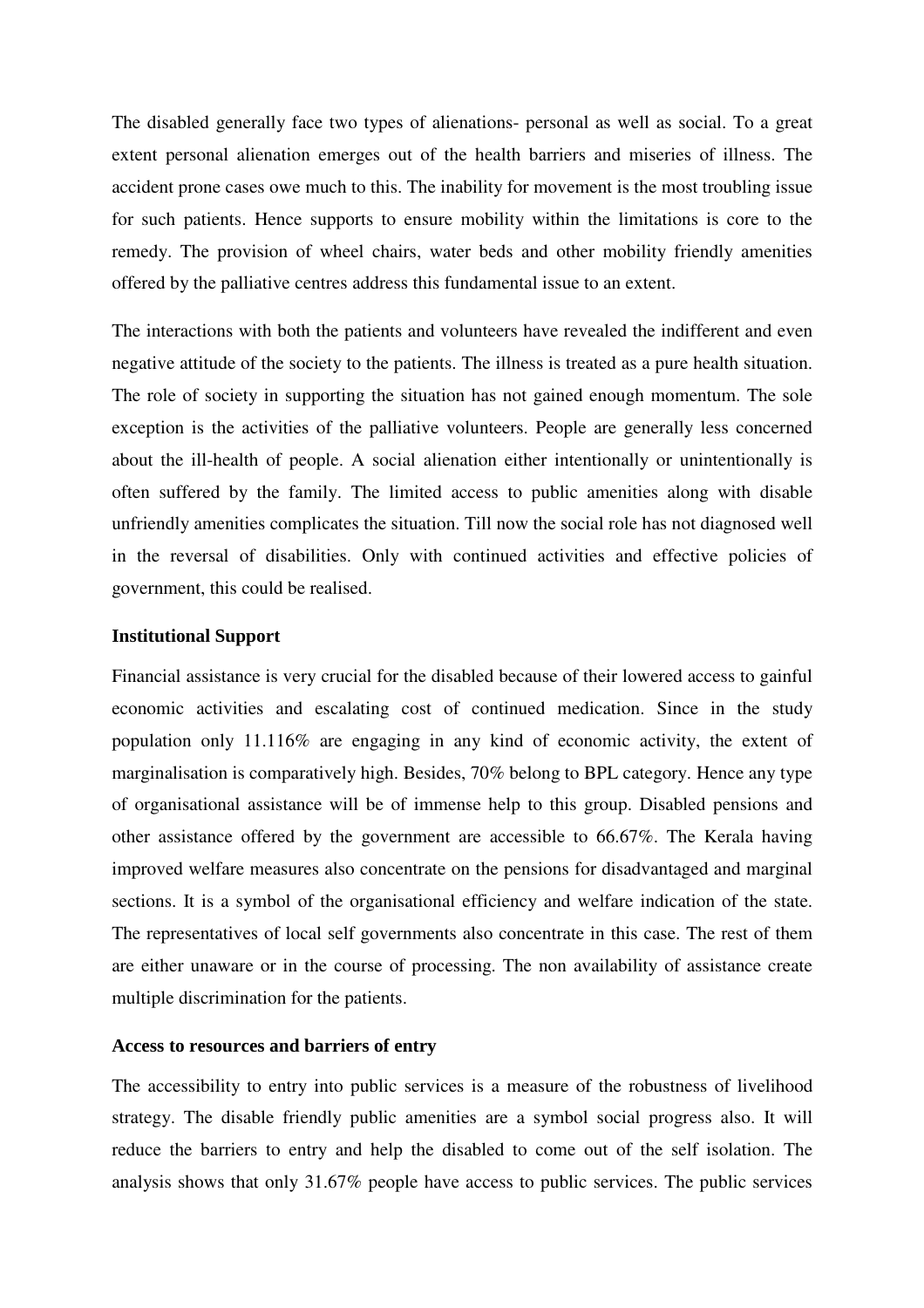like roads, various public transport vehicles, government and other buildings are accessible to them despite their disabilities. The people having lesser intensity of disability and access to modern facilities come under this category. These people are capable of attending medical checkups and temporary outing and one of the favourable outcomes is that this helps them to integrate with the external world in a better way.

But there exists a disparity among the males and females. Males have more access to facilities than females. The orthodox gender unfriendly ways create hurdles for women to move out and integrate with external world. The limited access to social and economic services confines females to home itself. The social and cultural norms create additional difficulties. It is an example of the delayed assistance of institutions. In several cases, the potential of them is not properly tapped and is denied of economic and other supports.

Another section is able to access the facilities but only with the assistance of care takers or family members. But here the gender disparity is very narrow. With wheel chairs and support of the supporters these people are able to move and access the public amenities in a limited way.

The most disadvantaged section is those who are completely bedridden and completely alienated from the outside world. They are the victims of social isolation. Besides the severe disability, in some cases the absence of disable friendly amenities also restricts the mobility. Poverty, social norms, less development and limited access to public transport system owing to the remoteness of the area etc. are the major bottlenecks towards this. For them the activities of volunteers and palliative activists offer a strong emotional support and alleviate the extent of social exclusion.

## **Conclusion**

Disability is a burning issue with a bidirectional link with social exclusion and health impairment. Hence it is not easy to tackle and rectify. It can not be easily remedied through neither pure health measures nor pure social interventions. A harmonious compilation of both with suitable policy directives may alleviate the intensity of the situation. The foremost requirement is the effective documentation and classification of various disabilities with due importance. Lack of sufficient and credible baseline data often handicaps the effectiveness of policy. Only through this the context and need of most suitable intervention whether medical or social could be designed and implemented. The adequate representation to the opinion of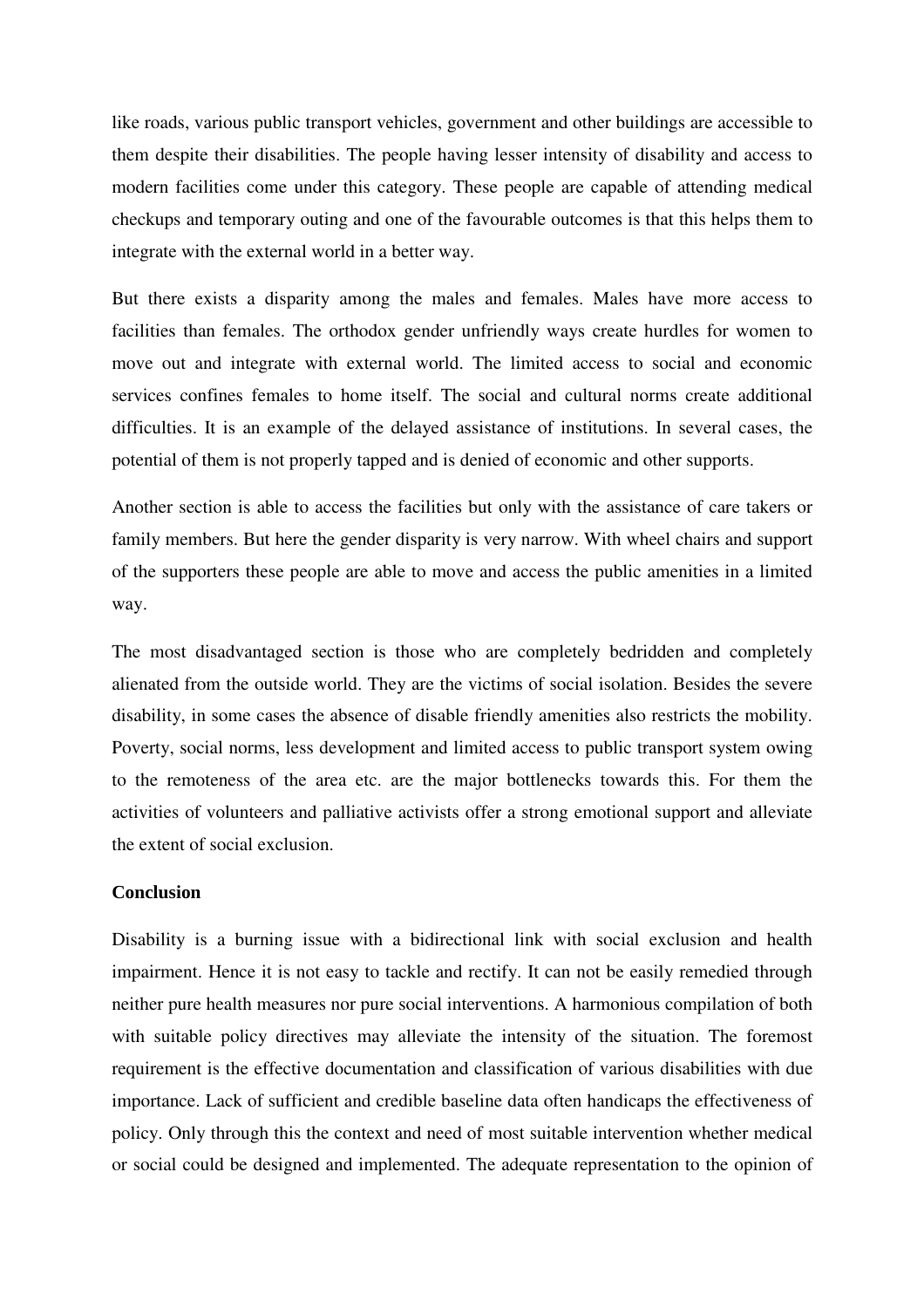disabled and their organisations along with the organisations will help to attain the desired outcome.

The development of disable friendly public amenities and the integration of palliative care to the general health system is the need of the hour. The illness can not be discarded as a pure individual health issue. Effective psycho social intervention and support in terms financial assistance and employment provision will cater their needs in a better way.

## **Acknowledgement**

This paper is a part of the minor research project of the author with UGC assistance.